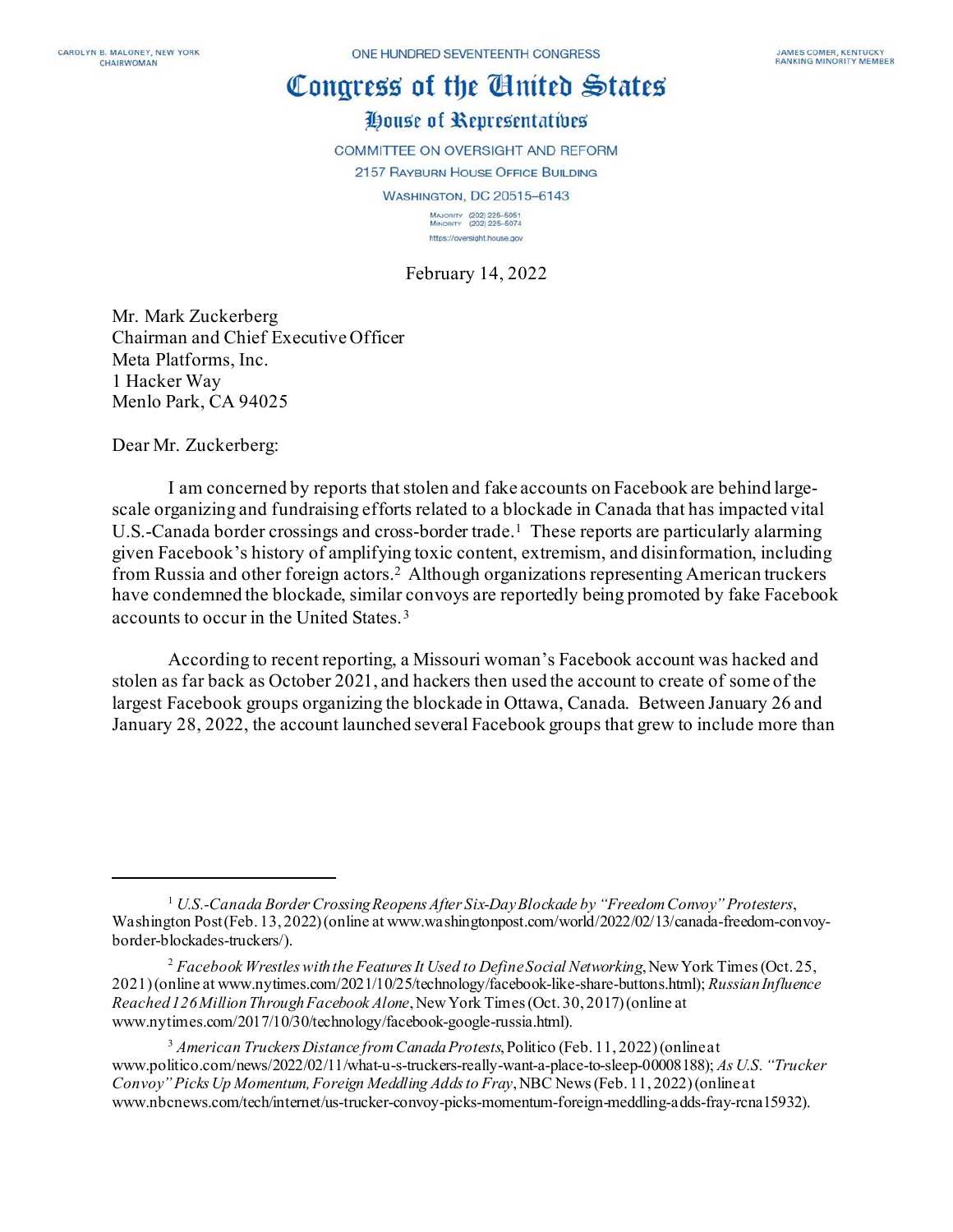Mr. Mark Zuckerberg Page 2

340,000 combined members and has attracted online support from far-right groups. <sup>4</sup> These Facebook groups were used to raise millions of dollars in funds. [5](#page-1-1)

While it is not clear who is behind the reported hack of the Missouri woman's account, Facebook has confirmed that fake accounts run out of overseas content mills in countries such as Bangladesh, Vietnam, and Romania have been behind content promoting the "Freedom Convoy."<sup>6</sup> One Bangladeshi firm was responsible for attracting more than 170,000 members to some of the largest "Freedom Convoy" organizing groups on Facebook.[7](#page-1-3)

Utilizing fake, stolen, or inauthentic accounts has become a common technique by those promoting disinformation campaigns and social engineering efforts, particularly foreign entities. Russia operated Facebook accounts and pages to interfere with the 2016 U.S. presidential election, including using stolen identities of Americans. [8](#page-1-4) These Russian-operated accounts and pages had their content shared hundreds of millions of times leading up to the election. [9](#page-1-5) Since 2016, Facebook has claimed to use a strategy called "remove, reduce, and inform" to manage content that violates its community standards or raises other issues. [10](#page-1-6)

In response to recent concerns, Meta, Facebook's parent company, has stated that it has removed dozens of Facebook groups and pages related to the "Freedom Convoy" that were run by spammers "who used abusive tactics to mislead people about the origin and popularity of their content to drive them to off-platform websites."[11](#page-1-7) However, it is unclear whether

<span id="page-1-1"></span><sup>5</sup> *The Hacked Account and Suspicious Donations Behind the Canadian Trucker Protests*, Grid (Feb. 8, 2022) (online at www.grid.news/story/misinformation/2022/02/08/the-hacked-account-and-suspicious-donationsbehind-the-canadian-trucker-protests/).

<span id="page-1-2"></span><sup>6</sup> *As U.S. "Trucker Convoy"Picks Up Momentum, Foreign Meddling Adds to Fray*, NBC News (Feb. 11, 2022) (online at www.nbcnews.com/tech/internet/us-trucker-convoy-picks-momentum-foreign-meddling-adds-frayrcna15932).

<span id="page-1-3"></span><sup>7</sup> *The Canadian "Freedom Convoy"is Backed by a Bangladeshi Marketing Firm and Right-Wing Fringe Groups*,Grid (Feb. 11, 2022) (online at www.grid.news/story/misinformation/2022/02/11/the-canadian-freedomconvoy-is-backed-by-a-bangladeshi-marketing-firm-and-right-wing-fringe-groups/).

<span id="page-1-4"></span><sup>8</sup> Criminal Indictment (Feb. 16, 2018),*United States v. Internet Research Agency*,D.D.C. (No. 1:18 CV 00032)(online at www.justice.gov/file/1035477/download).

<span id="page-1-5"></span><sup>9</sup> *Russian Propaganda May Have Been Shared Hundreds of Millions of Times, New Research Says*, Washington Post (Oct. 5, 2017) (online at www.washingtonpost.com/news/the-switch/wp/2017/10/05/russianpropaganda-may-have-been-shared-hundreds-of-millions-of-times-new-research-says/).

<span id="page-1-0"></span><sup>4</sup> *The Hacked Account and Suspicious Donations Behind the Canadian Trucker Protests*, Grid (Feb. 8, 2022) (online at www.grid.news/story/misinformation/2022/02/08/the-hacked-account-and-suspicious-donationsbehind-the-canadian-trucker-protests/); *Canada Convoy Draws Online Support from Far-Right Activists Around the World*, New York Times (Feb. 7, 2022) (online at www.nytimes.com/2022/02/07/world/canada/canada-convoyprotests-support-far-right.html).

<span id="page-1-6"></span><sup>10</sup> Meta Transparency Center, *Reducing the Distribution of Problematic Content* (online at https://transparency.fb.com/enforcement/taking-action/lowering-distribution-of-problematic-content/) (accessed Feb. 9, 2022).

<span id="page-1-7"></span><sup>11</sup> *Meta Says It Removed Scammers'Canada Convoy Facebook Groups*, Reuters (Feb. 7, 2022) (online at www.reuters.com/technology/meta-says-it-removed-scammers-canada-convoy-facebook-groups-2022-02-08/).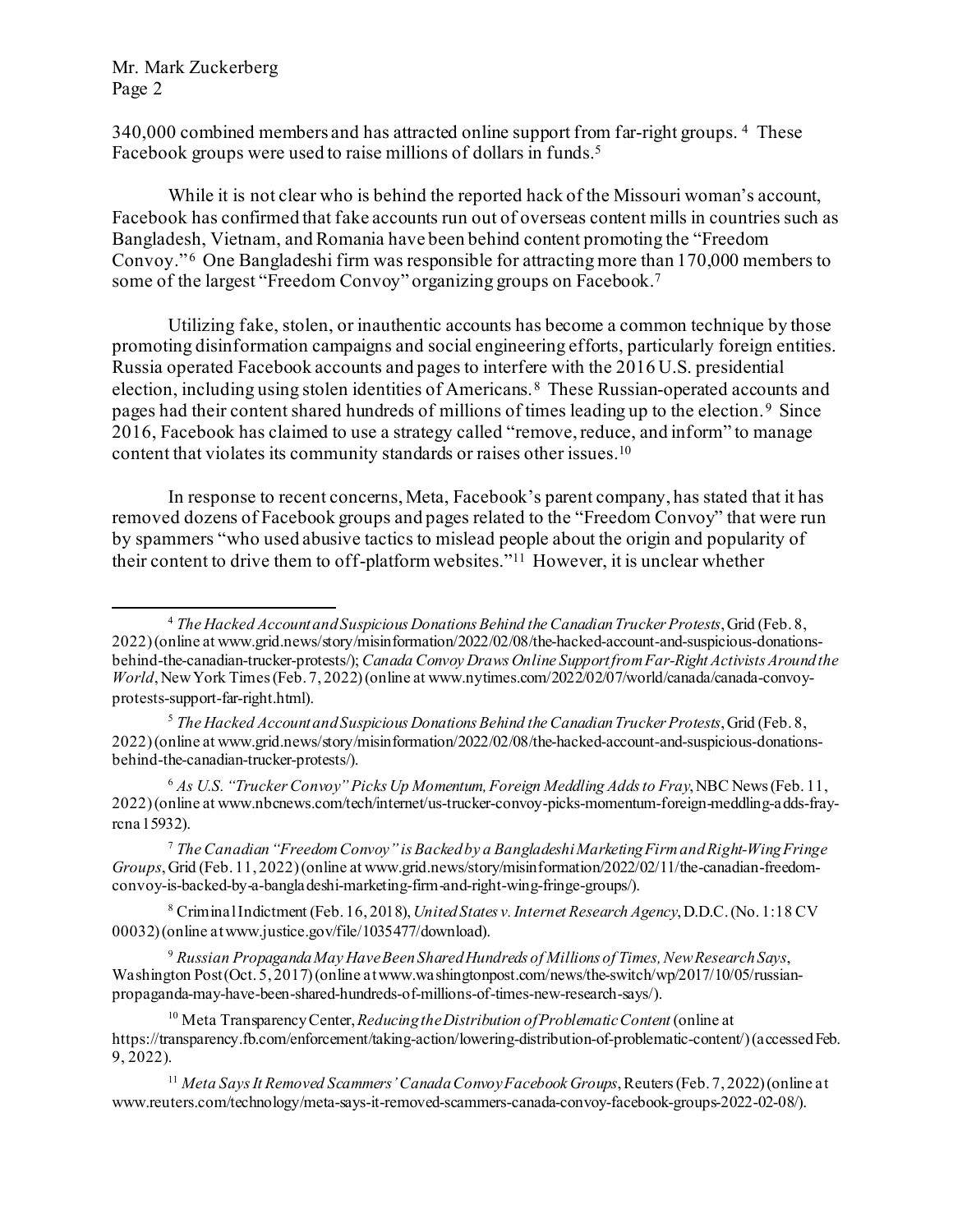Mr. Mark Zuckerberg Page 3

inauthentic behavior related to the "Freedom Convoy" is continuing to occur on Facebook, and whether other inauthentic behavior is continuing despite Meta's broader efforts.

To assist the Committee in its review of this matter, please respond to the following questions by February 28, 2022:

- 1. How many inauthentic accounts have been identified by Facebook related to the "Freedom Convoy" or connected efforts?
	- a. When and how were these accounts identified as inauthentic?
	- b. Were any of these accounts part of coordinated networks or campaigns? If so, please describe.
	- c. From which countries has Facebook identified "Freedom Convoy" content originating or amplifying?
	- d. What is the reach or influence of these accounts, including how many impressions the content originating from these accounts received? Please provide any interim or final analyses of the reach or impact of these accounts.
	- e. Where did these accounts drive traffic to?
	- f. What links were posted from these accounts?
	- g. How many advertisements were shown alongside content from these accounts, and how much revenue did Facebook earn from these advertisements?
	- h. Were advertisements purchased for "Freedom Convoy" or related terms? If so, has Facebook identified any of these purchases that originated from outside North America?
- 2. How many reports of compromised or hacked accounts did Facebook receive in Q4 2021? How many reports have been received in Q1 2022?
	- a. How many of these reports were escalated above an automated response?
	- b. What was the average time of response to users?
	- c. What is the average time of resolution for each reported case?
	- d. In the case of the Missouri woman's hacked account, when did Facebook become aware of her account being compromised, and what action was taken in response?